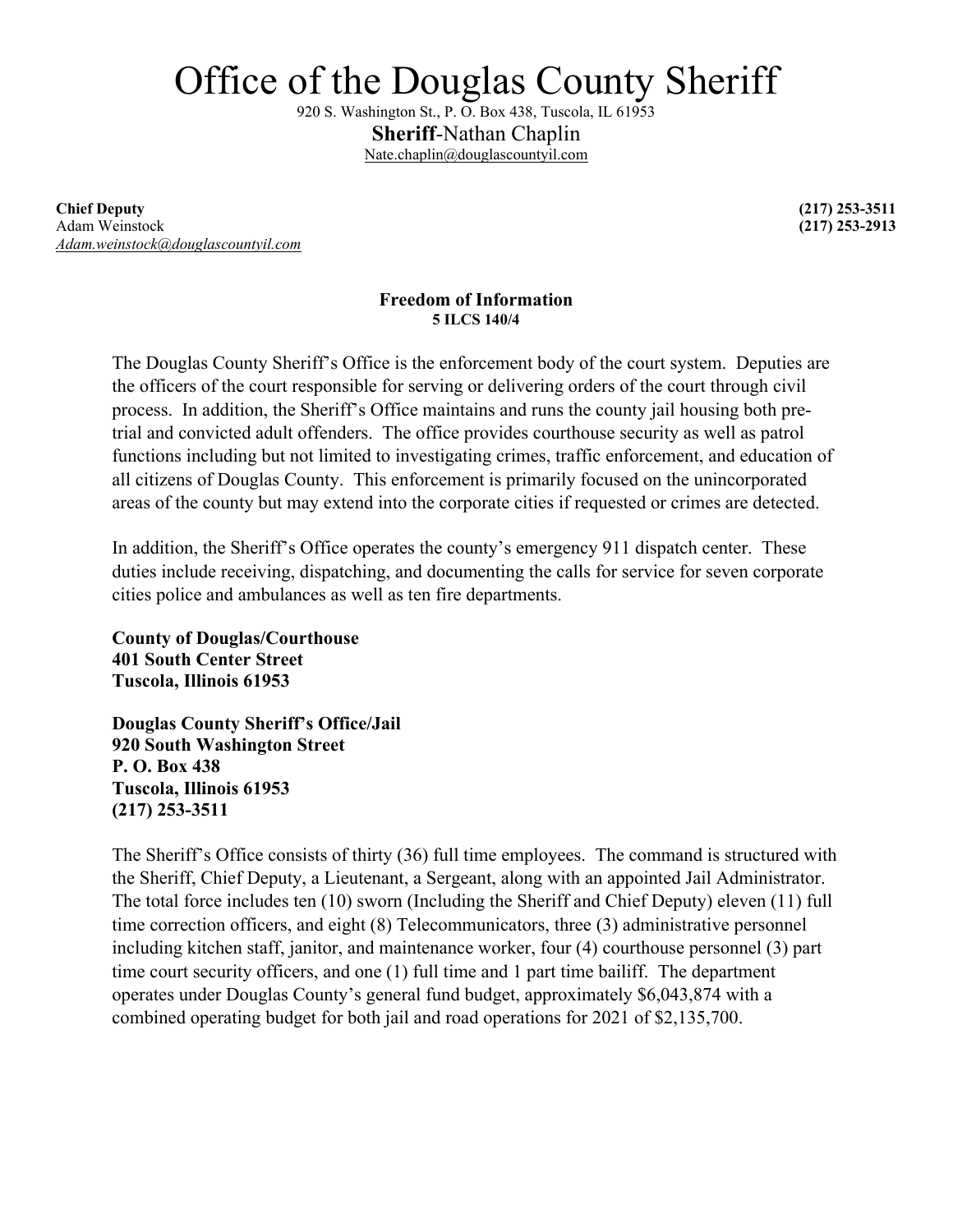Freedom of Information Officer(s)

**State's Attorney Kate Watson 401 South Center Street Tuscola, Illinois 61953 (217) 253-5471**

**Lt. Clint Howard 920 S. Washington Street Tuscola, Illinois 61953 (217) 253-2913**

Below you can find the FOIA request procedures, copy information, and fees.

Freedom of Information Request Procedures

- 1. Non-exempt public records will be made available for inspection and copying at the Douglas County Sheriff's Office, 920 South Washington Street Tuscola, Illinois 61953 Monday through Friday, between the hours of 8:30 a.m. and 4:30 p.m. except on holidays. Public records of the Douglas County Sheriff's Office will be made available for inspection and/or copying at the Sheriff's Office, 920 South Washington Street Tuscola, Illinois 61953.
- 2. All requests for public records must be made in writing and should contain the name, address, and contact information for the requestor, as well as a description of the records being requested. As a convenience, the office offers a FOIA request form that may be filled out and returned to the department for forwarding to the Freedom of Information Officer.
- 3. Requests for all non-police department records should be made to the attention of the Freedom of Information Officer, whose office is located in Room 102 of the Douglas County Courthouse, 401 South Center Street, Tuscola, Illinois 61953. Requests for police records can be made to any employee with the sheriff's office.
- 4. The County will accept written FOIA requests submitted in person, by U.S. mail or by e-mail Kate.Watson@douglascountyil.com or Clint.Howard@douglascountyil.com.
- 5. All non-commercial requests for public records will be acted upon within 5 business days of their receipt in the Freedom of Information Office. Requests made for commercial purposes will be acted upon within 21 business days of receipt.
- 6. Occasionally, additional time may be needed to process certain requests. In those instances, someone will provide the requestor with an official written notice extending the compliance period to 10 business days.
- 7. If the County determines that more than 10 business days will be needed to completely fulfill a request, the Freedom of Information Officer and the requestor can agree in writing to an additional extension.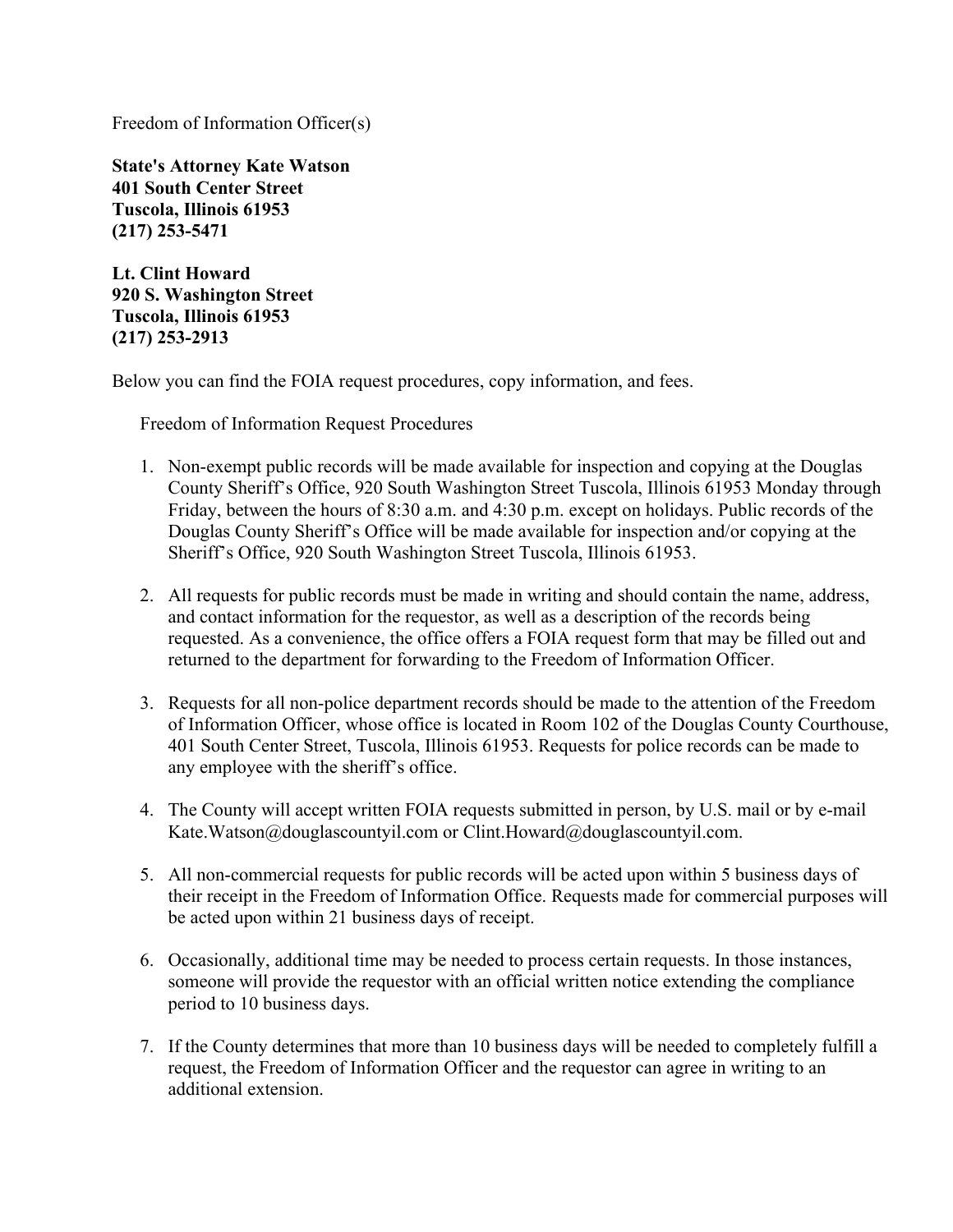- 8. The Freedom of Information Act provides that certain types of records may be exempt from public inspection and copying as necessary to protect legitimate privacy or security interests. If the county determines that a requested record or any portion of a requested record is exempt under the FOIA, the Freedom of Information Officer will redact the information.
- 9. A requestor has the right to appeal for a review of any denial in writing to the Public Access Counselor of the Illinois Attorney General's office within 60 days of receiving the denial. The Public Access Counselor will review all claims and issue an opinion within 60 days of receiving the request for review.
- 10. A requestor also retains the right to seek judicial review of any denial in Douglas County Circuit Court.

**Public Access Bureau 500 South 2nd Street Springfield, Illinois 62706 217-558-0486** [publicaccess@atg.state.il.us](mailto:publicaccess@atg.state.il.us)

## **Inspection and Copying**

Inspection of public records, except police records, will be conducted during normal business hours at the Sheriff's Office. Inspection of police records will be conducted at the sheriff's office headquarters. As a matter of convenience, the County and/or the requestor may request that the inspection take place a may require that a County employee or officer be present during the inspection and may prohibit the requestor from bringing bags, brief cases, or other containers into the inspection room. Documents which the requestor wishes to have copied will be segregated during the course of the inspection and, after the inspection is complete, will be copied by a County employee or officer.

Pursuant to the FOIA, the County has the authority to charge reasonable fees to persons requesting copies of public records. These fees are used only to cover the actual costs of the reproduction of public documents and are not designed to recoup the costs of any staff time used in researching or compiling records for inspection or copying.